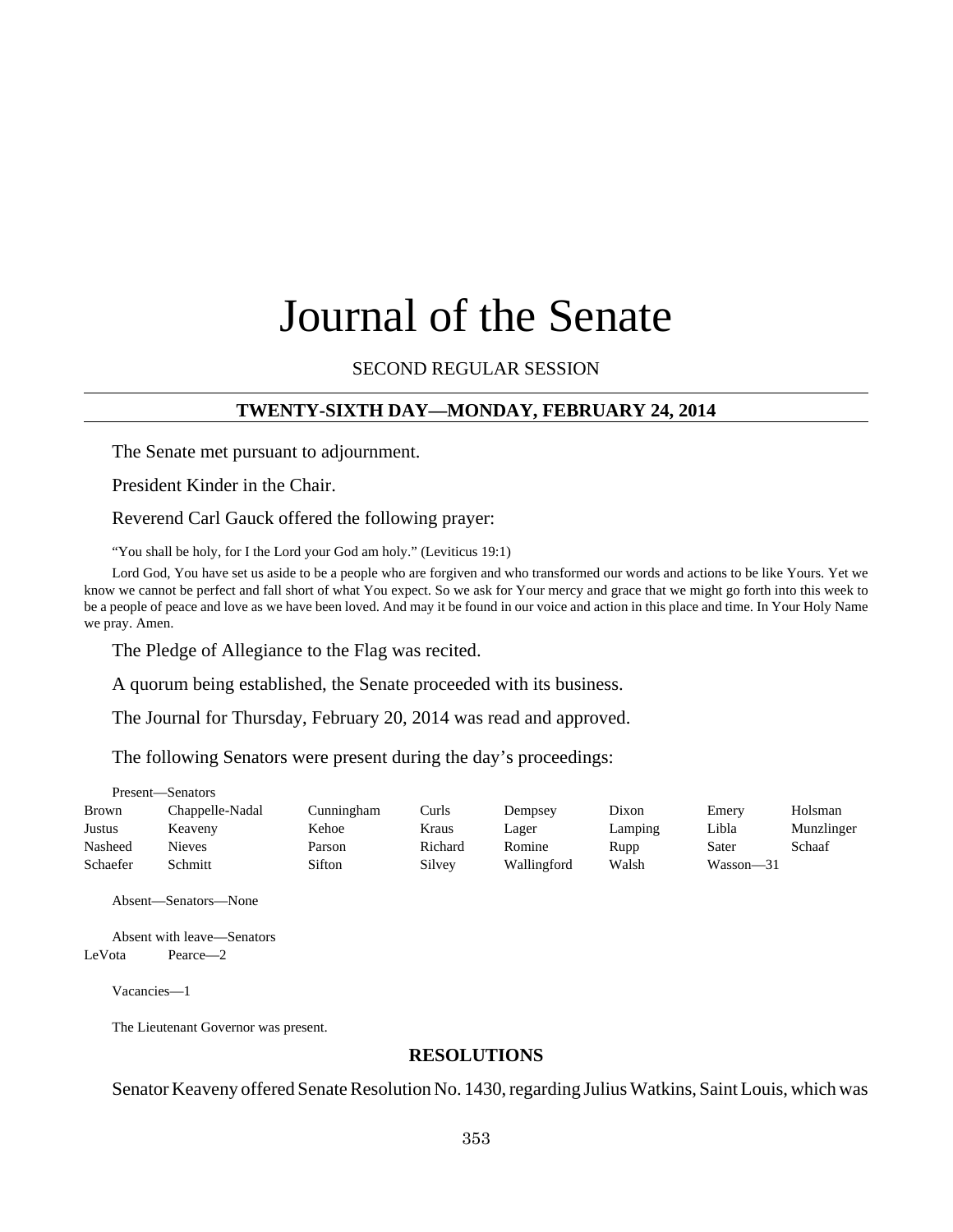adopted.

Senator Wallingford offered Senate Resolution No. 1431, regarding Drs. Mary Ann and Bert Kellerman, which was adopted.

Senator Sifton offered Senate Resolution No. 1432, regarding Kevin Amsler, which was adopted.

Senator Kehoe offered Senate Resolution No. 1433, regarding the Missouri Donated Dental Services program, which was adopted.

Senator Schmitt offered Senate Resolution No. 1434, regarding L. John Schott, AIA, which was adopted.

Senator Schmitt offered Senate Resolution No. 1435, regarding Melissa Garnett, which was adopted.

Senator Lager offered Senate Resolution No. 1436, regarding Jacy Valentine, Unionville, which was adopted.

Senator Sifton offered Senate Resolution No. 1437, regarding Mark Trout, which was adopted.

Senators Keaveny and Schmitt offered Senate Resolution No. 1438, regarding Colin Patrick Hoock, Shrewsbury, which was adopted.

Senator Richard offered Senate Resolution No. 1439, regarding Jo Ann Radetic, which was adopted.

Senator Schmitt offered Senate Resolution No. 1440, regarding Herbert Frederick Mahler, Fenton, which was adopted.

Senator Lamping offered Senate Resolution No. 1441, regarding Orlin Hoyd Clark, Jr., Saint Louis, which was adopted.

Senator Lamping offered Senate Resolution No. 1442, regarding Sarah Eisenman, Saint Louis, which was adopted.

Senator Brown offered Senate Resolution No. 1443, regarding Harold W. Anway, Jr., Lake Ozark, which was adopted.

Senator Brown offered Senate Resolution No. 1444, regarding Butch Daniels, which was adopted.

#### **INTRODUCTION OF BILLS**

The following Bills were read the 1st time and ordered printed:

#### **SB 910**–By Schaaf.

An Act to repeal section 192.667, RSMo, and to enact in lieu thereof one new section relating to infection reporting, with existing penalty provisions.

## **SB 911**–By Libla.

An Act to repeal section 569.130, RSMo, and to enact in lieu thereof one new section relating to the ability of tenants to inject the issue of claim of right.

#### **SB 912**–By Wasson.

An Act to repeal sections 348.250, 348.253, 348.257, 348.265, 348.269, section 348.251 as enacted by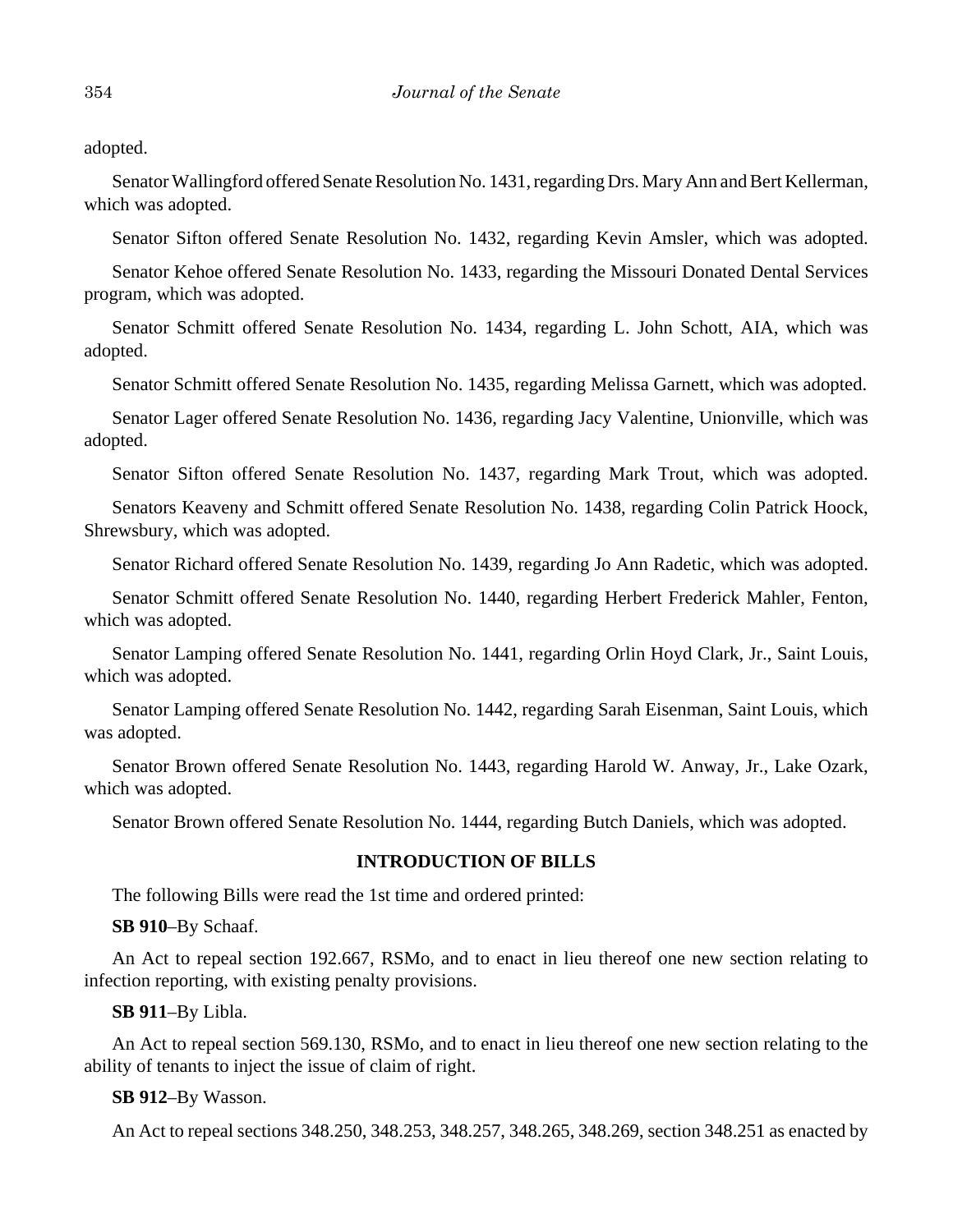senate substitute for senate committee substitute for senate bill no. 7, ninety-sixth general assembly, first extraordinary session, section 348.251 as enacted by conference committee substitute for senate substitute for senate committee substitute for house substitute for house committee substitute for house bill nos 1248 & 1048, eighty-seventh general assembly, second regular session, section 348.256 as enacted by senate substitute for senate committee substitute for senate bill no. 7, ninety-sixth general assembly, first extraordinary session, section 348.256 as enacted by conference committee substitute for senate substitute for senate committee substitute for house substitute for house bill no. 414, eighty-eighth general assembly, first regular session, section 348.261 as enacted by senate substitute for senate committee substitute for senate bill no. 7, ninety-sixth general assembly, first extraordinary session, section 348.261 as enacted by senate committee substitute for house committee substitute for house bill no. 574, eighty-eighth general assembly, first regular session, section 348.262 as enacted by senate substitute for senate committee substitute for senate bill no. 7, ninety-sixth general assembly, first extraordinary session, section 348.262 as enacted by conference committee substitute for senate substitute for senate committee substitute for house substitute for house committee substitute for house bill nos 1248 & 1048, eighty-seventh general assembly, second regular session, section 348.263 as enacted by senate substitute for senate committee substitute for senate bill no. 7, ninety-sixth general assembly, first extraordinary session, section 348.263 as enacted by conference committee substitute for senate substitute for senate committee substitute for house substitute for house committee substitute for house bill nos 1248 & 1048, eighty-seventh general assembly, second regular session, section 348.264 as enacted by senate substitute for senate committee substitute for senate bill no. 7, ninety-sixth general assembly, first extraordinary session, section 348.264 as enacted by conference committee substitute for senate substitute for senate committee substitute for house substitute for house bill no. 414, eighty-eighth general assembly, first regular session, section 348.271 as enacted by senate substitute for senate committee substitute for senate bill no. 7, ninety-sixth general assembly, first extraordinary session, section 348.300 as enacted by senate substitute for senate committee substitute for senate bill no. 7, ninety-sixth general assembly, first extraordinary session, and section 348.300 as enacted by senate committee substitute for house committee substitute for house bill no. 1, ninety-fourth general assembly, first extraordinary session, RSMo, and to enact in lieu thereof ten new sections relating to the Missouri technology corporation.

#### **SB 913**–By Wasson and Cunningham.

An Act to repeal section 448.3-116, RSMo, and to enact in lieu thereof one new section relating to assessments on condominiums.

#### **SB 914**–By Munzlinger.

An Act to amend chapter 577, RSMo, by adding thereto one new section relating to the crime of unlawful placement of sediment, with a penalty provision.

#### **SB 915**–By Dixon.

An Act to amend chapter 488, RSMo, by adding thereto one new section relating to a surcharge for the construction of judicial facilities.

#### **SB 916**–By Wallingford.

An Act to repeal sections 1.302 and 1.307, RSMo, and to enact in lieu thereof one new section relating to the exercise of religion.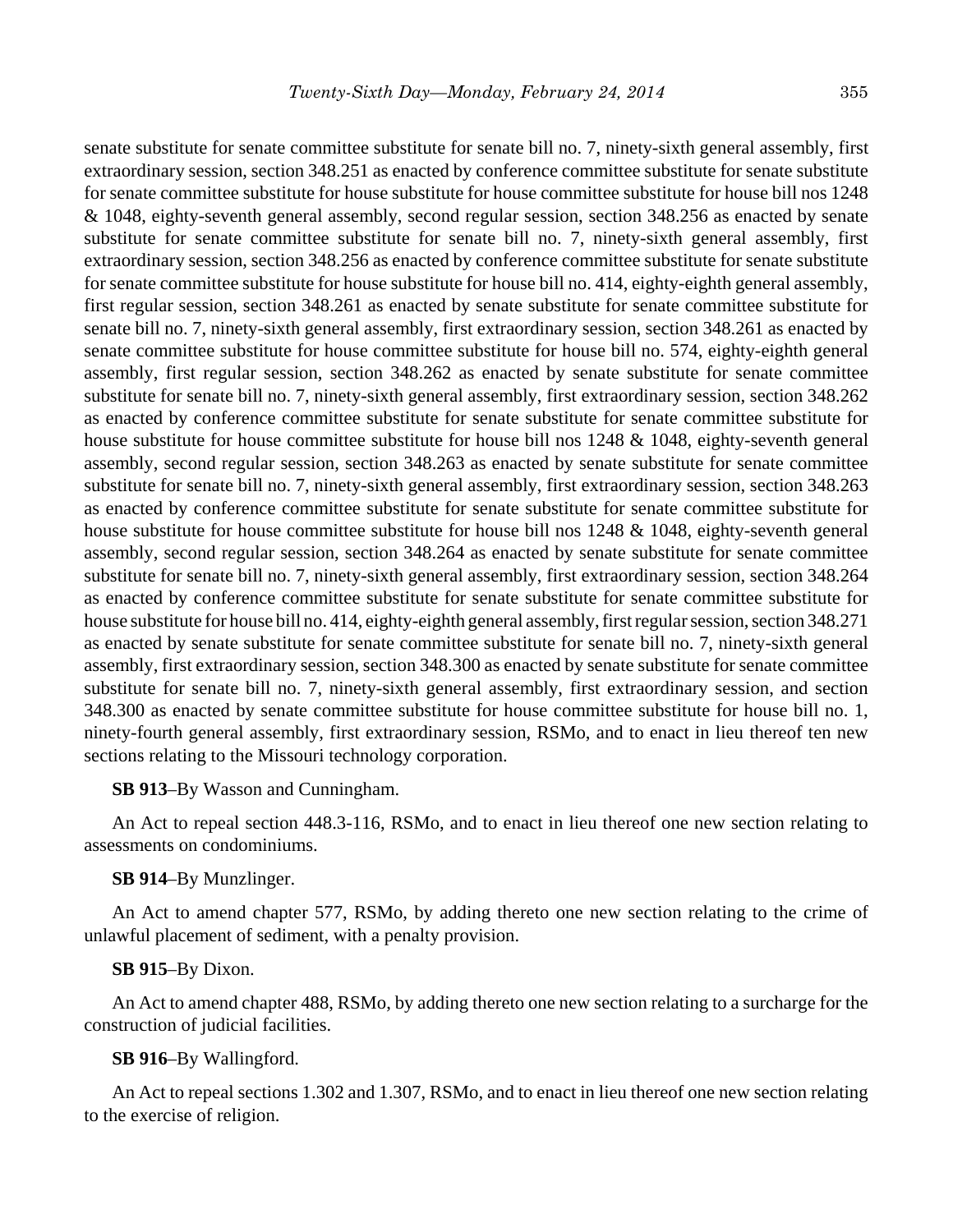**SB 917**–By Richard.

An Act to repeal section 620.1900, RSMo, and to enact in lieu thereof one new section relating to a fee for issuance of tax credits.

Photographers from the Mizzou Network were given permission to take pictures in the Senate Chamber.

# **MESSAGES FROM THE GOVERNOR**

The following message was received from the Governor, reading of which was waived:

GOVERNOR OF MISSOURI JEFFERSON CITY 65102

February 20, 2014

To the Senate of the 97<sup>th</sup> General Assembly of the State of Missouri:

The following addendum should be made to the appointment of Bruce Darrough as a member of the Linn State Technical College Board of Regents, submitted to you on February 19, 2014. Line 3 should be amended to read:

term ending December 29, 2019, and until his successor is duly appointed and qualified;

Respectfully submitted, Jeremiah W. (Jay) Nixon Governor

President Pro Tem Dempsey referred the above addendum to the Committee on Gubernatorial Appointments.

President Pro Tem Dempsey assumed the Chair.

## **REPORTS OF STANDING COMMITTEES**

On behalf of Senator Pearce, Chairman of the Committee on Education, Senator Romine submitted the following report:

Mr. President: Your Committee on Education, to which were referred **SB 493**, **SB 485**, **SB 495**, **SB 516**, **SB 534**, **SB 545**, **SB 595**, **SB 616** and **SB 624** begs leave to report that it has considered the same and recommends that the Senate Committee Substitute, hereto attached, do pass.

## **SENATE BILLS FOR PERFECTION**

At the request of Senator Justus, **SB 491**, with **SCS**, was placed on the Informal Calendar.

Senator Munzlinger moved that **SB 543** be taken up for perfection, which motion prevailed.

Senator Munzlinger offered **SS** for **SB 543**, entitled:

# SENATE SUBSTITUTE FOR SENATE BILL NO. 543

An Act to repeal section 137.021, RSMo, and to enact in lieu thereof one new section relating to agricultural land values.

Senator Munzlinger moved that **SS** for **SB 543** be adopted, which motion prevailed.

Senator Kraus assumed the Chair.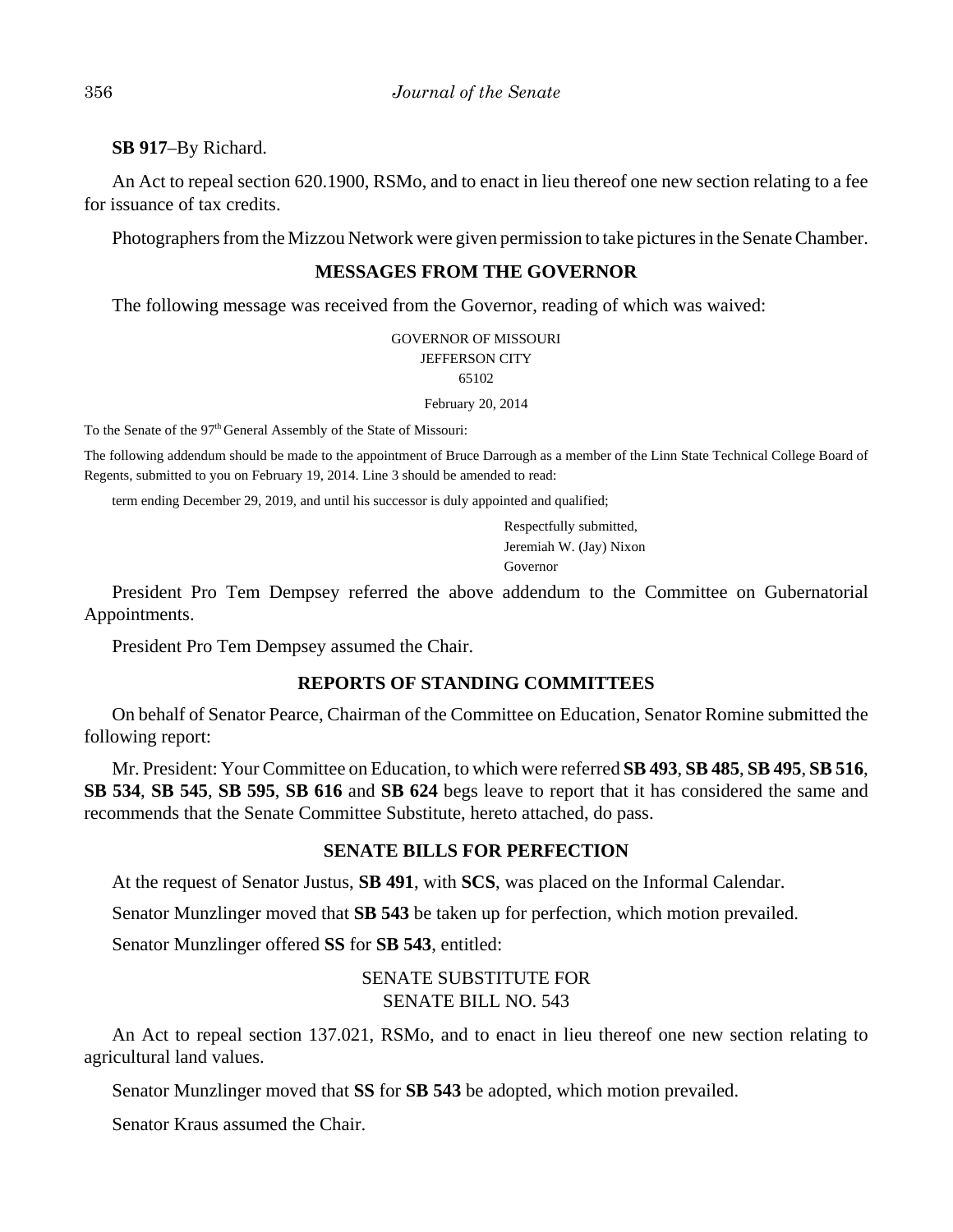At the request of Senator Munzlinger, **SS** for **SB 543** was placed on the Informal Calendar.

Senator Chappelle-Nadal moved that **SB 567**, with **SCS**, be taken up for perfection, which motion prevailed.

#### **SCS** for **SB 567**, entitled:

# SENATE COMMITTEE SUBSTITUTE FOR SENATE BILL NO. 567

An Act to repeal sections 660.400, 660.403, 660.405, 660.407, 660.409, 660.411, 660.414, 660.416, 660.418, and 660.420, RSMo, and to enact in lieu thereof sixteen new sections relating to adult day care, with penalty provisions.

Was taken up.

Senator Chappelle-Nadal moved that **SCS** for **SB 567** be adopted.

Senator Chappelle-Nadal offered **SA 1**, which was read:

## SENATE AMENDMENT NO. 1

Amend Senate Committee Substitute for Senate Bill No. 567, Page 4, Section 660.403, Line 61, by striking the word "division" and inserting in lieu thereof the word "**department**".

Senator Chappelle-Nadal moved that the above amendment be adopted, which motion prevailed.

Senator Chappelle-Nadal moved that **SCS** for **SB 567**, as amended, be adopted, which motion prevailed.

On motion of Senator Chappelle-Nadal, **SCS** for **SB 567**, as amended, was declared perfected and ordered printed.

Senator Cunningham moved that **SB 525** be taken up for perfection, which motion prevailed.

Senator Cunningham offered **SS** for **SB 525**, entitled:

# SENATE SUBSTITUTE FOR SENATE BILL NO. 525

An Act to amend chapter 196, RSMo, by adding thereto two new sections relating to the preparation of food preparation.

Senator Cunningham moved that **SS** for **SB 525** be adopted.

Senator Cunningham offered **SA 1**, which was read:

## SENATE AMENDMENT NO. 1

Amend Senate Substitute for Senate Bill No. 525, Page 1, In the Title, Lines 3-4, by striking the words "the preparation of food preparation" and inserting in lieu thereof the following: "food safety".

Senator Cunningham moved that the above amendment be adopted, which motion prevailed.

Senator Cunningham moved that **SS** for **SB 525**, as amended, be adopted, which motion prevailed.

On motion of Senator Cunningham, **SS** for **SB 525**, as amended, was declared perfected and ordered printed.

Senator Munzlinger moved that **SB 561** be taken up for perfection, which motion prevailed.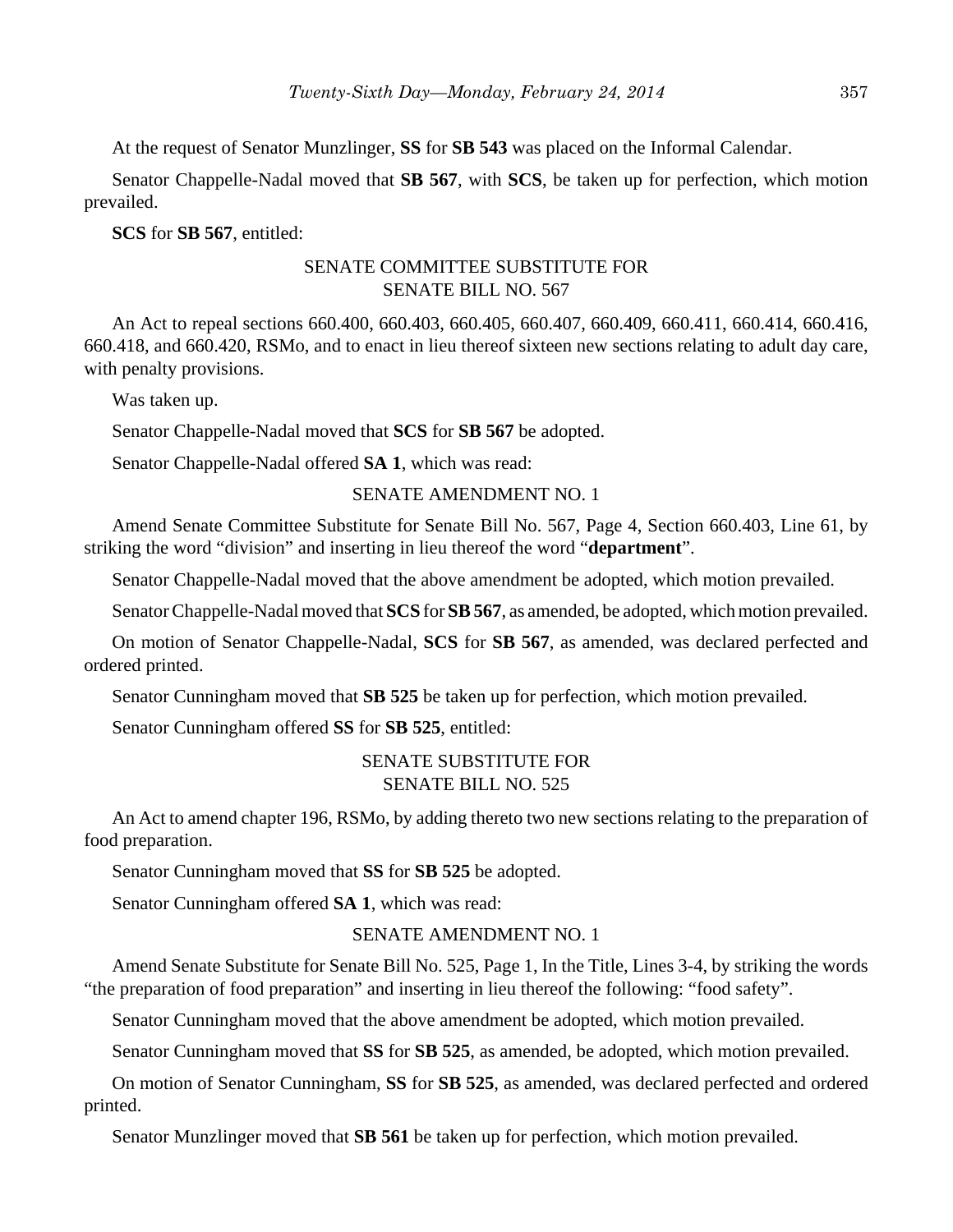On motion of Senator Munzlinger, **SB 561** was declared perfected and ordered printed.

Senator Schmitt moved that **SB 666**, with **SCS**, be taken up for perfection, which motion prevailed. **SCS** for **SB 666**, entitled:

# SENATE COMMITTEE SUBSTITUTE FOR SENATE BILL NO. 666

An Act to amend chapter 143, RSMo, by adding thereto one new section relating to a tax credit for residential real property owners.

Was taken up.

Senator Schmitt moved that **SCS** for **SB 666** be adopted, which motion prevailed.

On motion of Senator Schmitt, **SCS** for **SB 666** was declared perfected and ordered printed.

Senator Silvey moved that **SJR 45**, with **SCS**, be taken up for perfection, which motion prevailed.

**SCS** for **SJR 45**, entitled:

# SENATE COMMITTEE SUBSTITUTE FOR SENATE JOINT RESOLUTION NO. 45

Joint Resolution submitting to the qualified voters of Missouri, an amendment repealing section 27 of article IV of the Constitution of Missouri, and adopting one new section in lieu thereof relating to the ability of the governor to control the rate of and reduce expenditures.

Was taken up.

Senator Silvey moved that **SCS** for **SJR 45** be adopted, which motion prevailed.

On motion of Senator Silvey, **SCS** for **SJR 45** was declared perfected and ordered printed.

# **REFERRALS**

President Pro Tem Dempsey referred **SCR 35** to the Committee on Rules, Joint Rules, Resolutions and Ethics.

President Pro Tem Dempsey referred **SCS** for **SB 664** to the Committee on Governmental Accountability and Fiscal Oversight.

# **COMMUNICATIONS**

President Pro Tem Dempsey submitted the following:

February 24, 2014

Terry Spieler Secretary of the Senate State Capitol Building Jefferson City, MO 65101

Dear Ms. Spieler,

I am appointing Senator Gina Walsh to the Missouri Lead Industry Employment, Economic Development and Environmental Remediation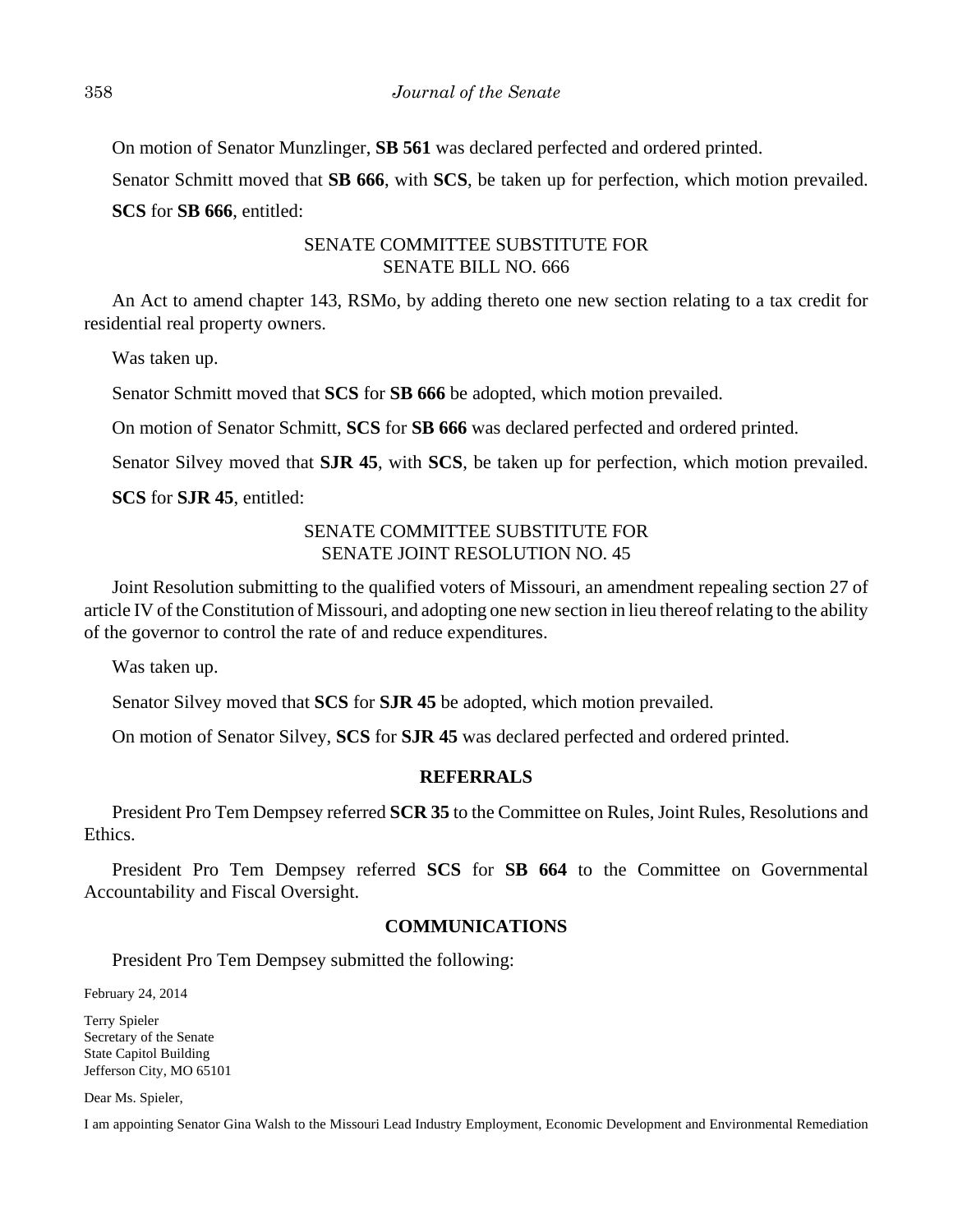Task Force. If you have any questions, please do not hesitate to contact my office.

Sincerely,

Lemps Tom Dempsey

President Pro Tem

### **INTRODUCTIONS OF GUESTS**

Senator Schaefer introduced to the Senate, the 2013 University of Missouri - Columbia volleyball team.

Senator Keaveny introduced to the Senate, Joshua Temple, St. Louis.

On motion of Senator Richard, the Senate adjourned until 4:00 p.m., Tuesday, February 25, 2014.

# SENATE CALENDAR \_\_\_\_\_\_

# TWENTY-SEVENTH DAY–TUESDAY, FEBRUARY 25, 2014 \_\_\_\_\_\_

## FORMAL CALENDAR

## SECOND READING OF SENATE BILLS

SB 831-Wallingford SB 832-Walsh SB 833-Walsh SB 834-Walsh SB 835-Munzlinger SB 836-Munzlinger SB 837-Sifton SB 838-Emery SB 839-Sater SB 840-Pearce SB 841-Wasson SB 842-Parson SB 843-Schaefer SB 844-Dixon SB 845-Chappelle-Nadal SB 846-Richard SB 847-Schaaf

SB 848-LeVota SB 849-Walsh SB 850-Munzlinger SB 852-Schmitt SB 853-Wasson SB 854-Wasson SB 855-Schaefer SB 856-Emery SB 857-Holsman SB 858-Kraus SB 859-Brown SB 860-Cunningham SB 861-Schaefer SB 862-Lager SB 863-Emery SB 864-Schaaf SB 865-Nieves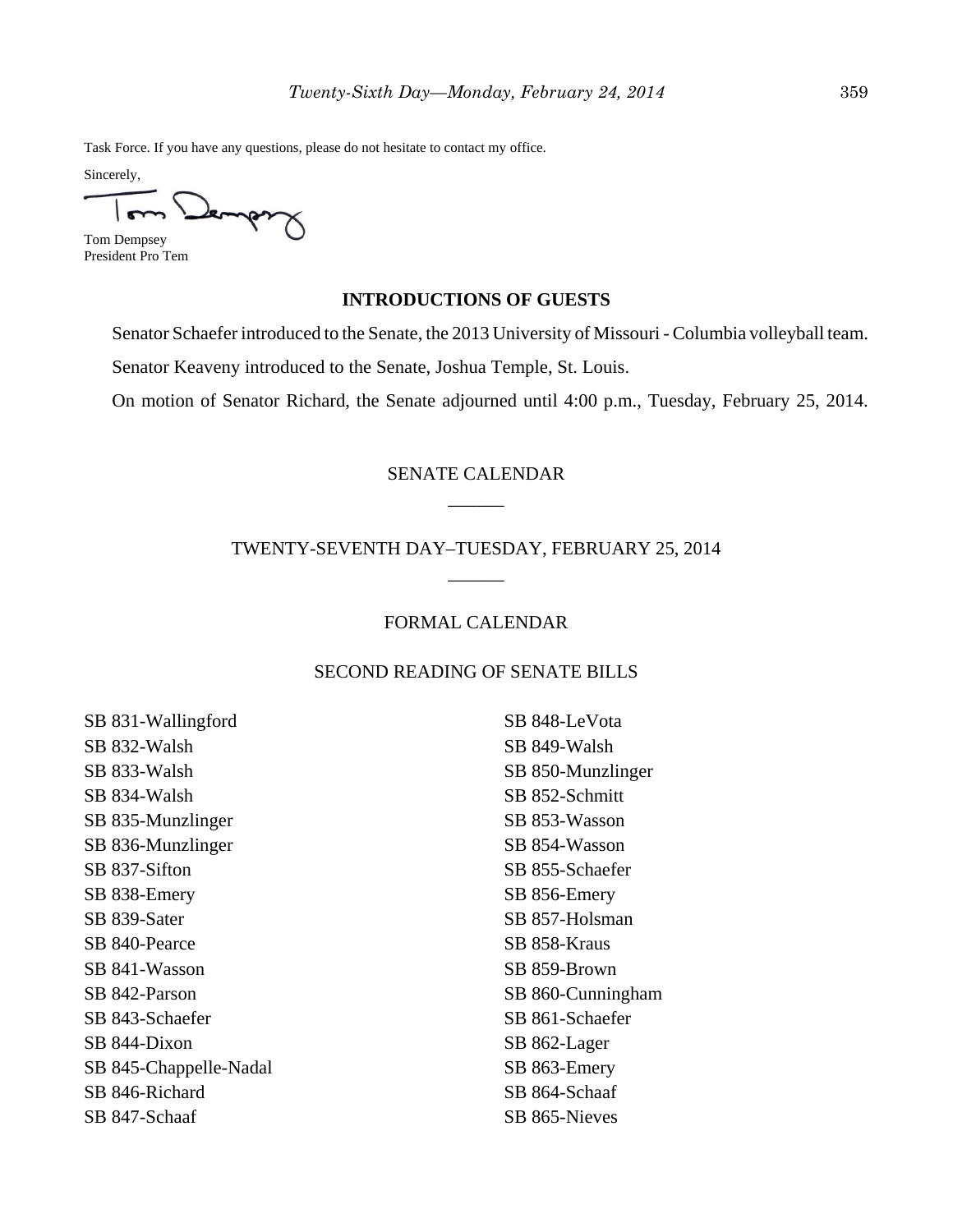SB 866-Wasson SB 867-Wasson SB 868-Sater SB 869-Schmitt SB 870-Holsman SB 871-Holsman SB 872-Wallingford and Justus SB 873-Brown SB 874-Wasson SB 875-Sater SB 876-LeVota SB 877-Kraus SB 878-Lamping SB 879-Sifton SB 880-Sifton SB 881-Sifton SB 882-Brown SB 883-Wasson SB 884-Wallingford SB 885-Pearce SB 886-Schaefer SB 887-Schaefer SB 888-Parson SB 889-Parson SB 890-Kehoe SB 891-Kehoe SB 892-Kraus

SB 893-Kraus SB 894-Munzlinger SB 895-Sater SB 896-Wallingford SB 897-Wallingford SB 898-Schaefer SB 899-Justus and Schaaf SB 900-Lamping SB 901-Holsman SB 902-Munzlinger SB 903-Silvey SB 904-Sifton SB 905-Sater SB 906-Holsman SB 907-Richard SB 908-Schaefer SB 909-Parson and Kehoe SB 910-Schaaf SB 911-Libla SB 912-Wasson SB 913-Wasson and Cunningham SB 914-Munzlinger SB 915-Dixon SB 916-Wallingford SB 917-Richard SJR 49-Cunningham

## HOUSE BILLS ON SECOND READING

HB 1430-Jones (110), et al HCS for HB 1058 HB 1133-Engler, et al HCS for HB 1051 HJR 48-Solon, et al

HJR 72-Richardson, et al HCS for HB 1412 HCS for HBs 1253 & 1297 HCS for HB 1295

## THIRD READING OF SENATE BILLS

SCS for SB 529-Wallingford SCS for SB 664-Brown (In Fiscal Oversight)